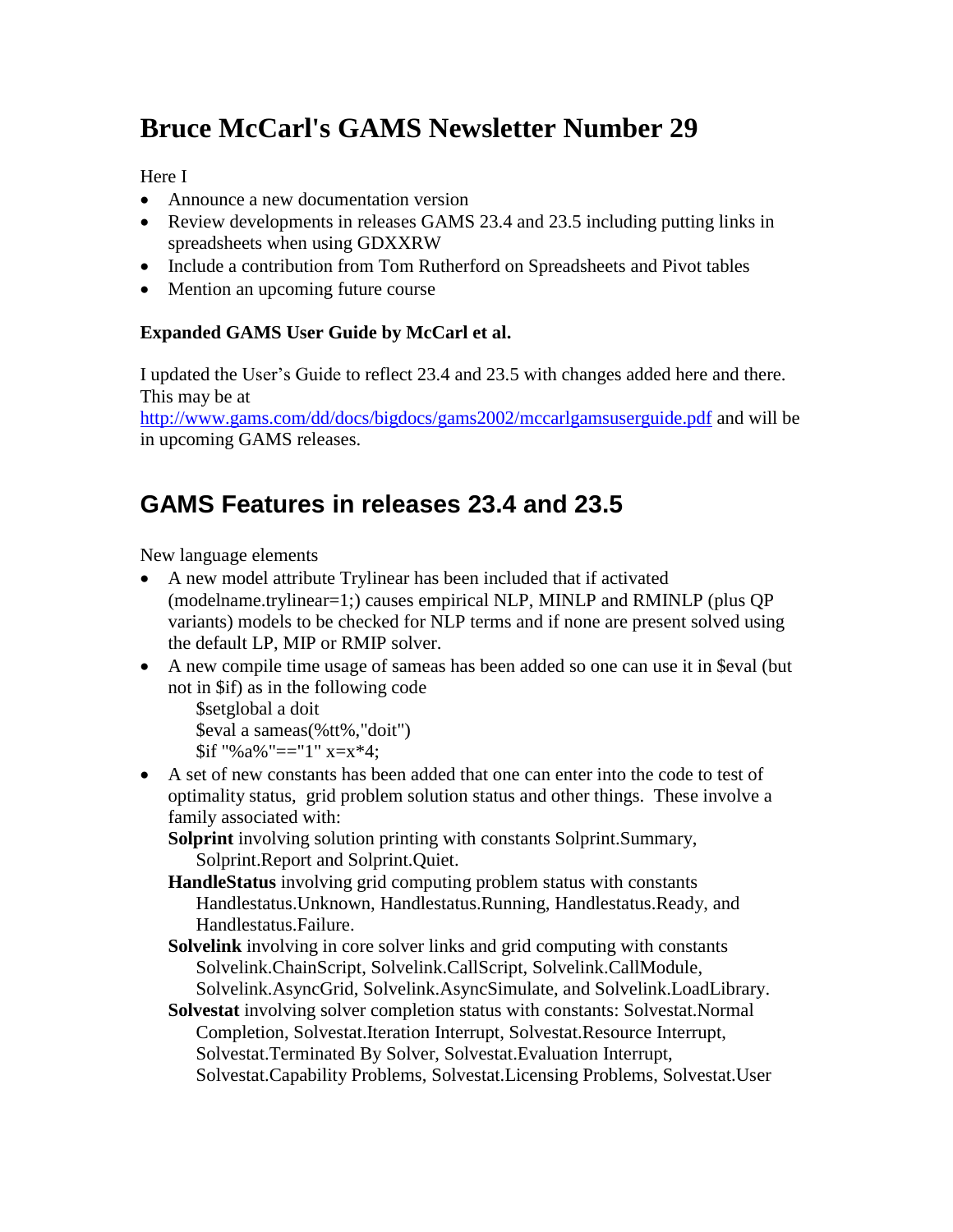Interrupt, Solvestat.Setup Failure, Solvestat.Solver Failure, Solvestat.Internal Solver Failure, Solvestat.Solve Processing Skipped and Solvestat.System Failure

**Modelstat** involving model optimality status with constants: ModelStat.Optimal, ModelStat.Locally Optimal, ModelStat.Unbounded, ModelStat.Infeasible, ModelStat.Locally Infeasible, ModelStat.Intermediate Infeasible, ModelStat.Intermediate Nonoptimal, ModelStat.Integer Solution, ModelStat.Intermediate Non-Integer, ModelStat.Integer Infeasible, ModelStat.Licensing Problems, ModelStat.Error Unknown, ModelStat.Error No Solution, ModelStat.No Solution Returned, ModelStat.Solved Unique, ModelStat.Solved, ModelStat.Solved Singular, ModelStat.Unbounded - No Solution, ModelStat.Infeasible - No Solution,

These are predefined constants and cannot have their values changed but can be used in statements like

Modelname.solprint=% Solprint.Quiet%; If(modelname.modelstat le %ModelStat.Locally Optimal%, display 'optimal solution found');

## **GDXXRW Features in releases 23.4 and 23.5**

GDXXRW was modified to support

- Writing an Excel file with filters (see details [here\)](http://www.gams.com/dd/docs/tools/gdxutils.pdf)
- Writing text and hyperlinks into a spreadsheet.

The text and hyperlink features are illustrated by

```
execute 'gdxxrw gdxrw.gdx o=gdxxrwss.xls text="This is the link dictionary" rng=linkdictionary!a1 '
execute 'gdxxrw gdxrw.gdx o=gdxxrwss.xls text="This is the twodim parameter" rng=output!a1
execute 'gdxxrw gdxrw.gdx o=gdxxrwss.xls par=twodim rng=output!b2 text="Link to twodim" rng=linkd!a2 linkid=twodim '
execute 'gdxxrw gdxrw.gdx o=gdxxrwss.xls text="This is the threedim parameter" rng=output!a10
execute 'gdxxrw gdxrw.gdx o=gdxxrwss.xls par=threedim rng=output!a12 text="Link to threedim" rng=linkd!a3 linkid=threedim'
execute 'gdxxrw gdxxrwwrite.gdx o=gdxxrwss.xls text="Link to threedim second variant" rng=linkd!a4 link=output!a33'
```
### **Solver developments in releases 23.4 and 23.5**

A number of solver developments occurred with

- New libraries for BARON, CPLEX, GUROBI, LINDOGLOBAL, MOSEK and XPRESS plus the COIN solvers CBC, Bonmin, Couenne, Ipopt, GLPK, Mumps and OS
- The coin solvers were renamed dropping COIN from the name of BONMIN, CBC, COUENNE, GLPK, IPOPT, OS, and SCIP.
- The bare bone versions of the commercial solvers were renamed to OSICPLEX, OSIGUROBI, OSIMOSEK and OSIXPRESS.
- Substantial features were included in the new CPLEX version involving MIPs, and concurrent solves
- Substantial features were included in the new GUROBI version involving a parallel barrier solver, MIP features, presolves, crossovers and multi core computing.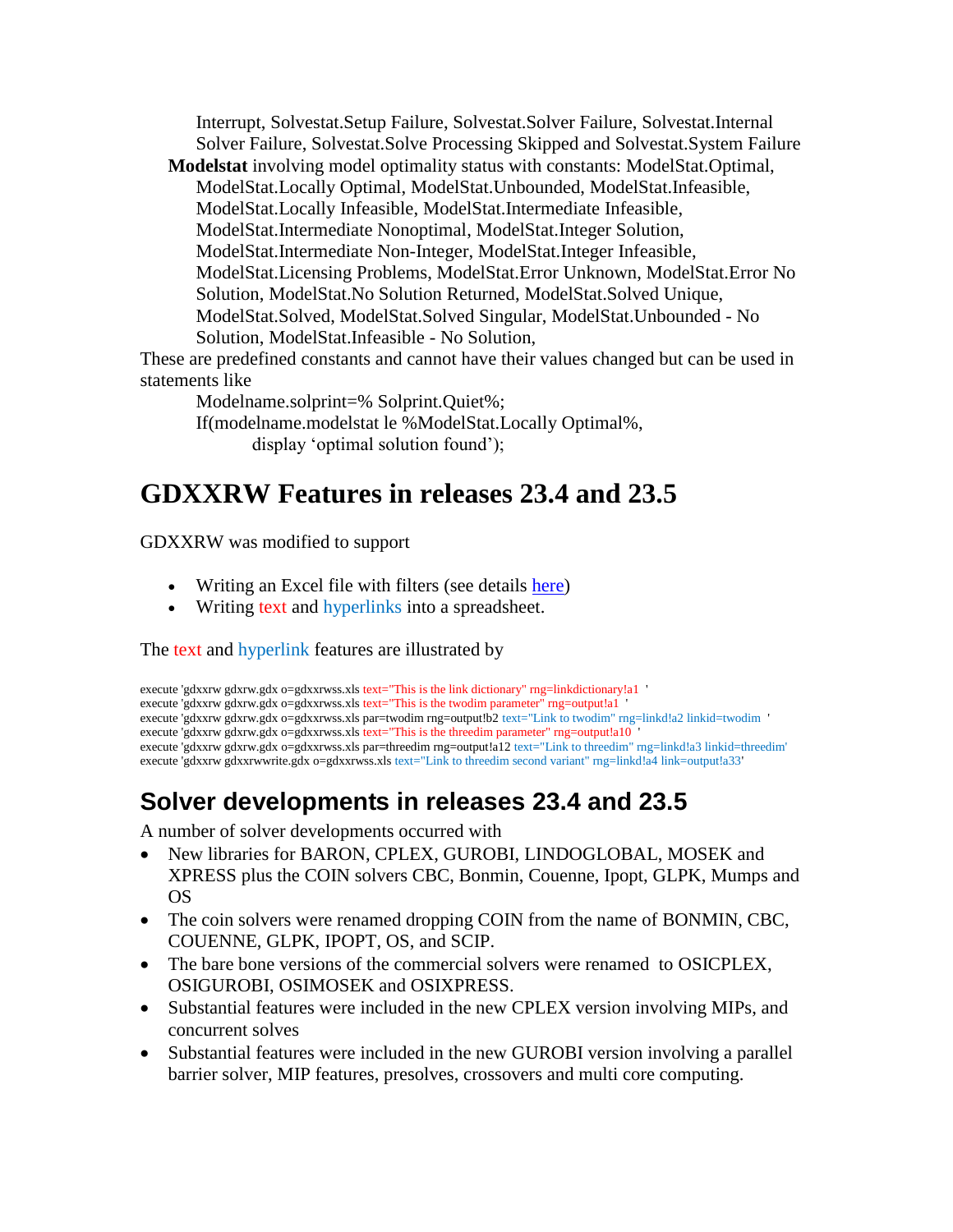#### **Other features**

- mdb2gms, sql2gms and gdx2access now support saving the text associated with set entries in a database.
- mdb2gms has a parameter to choose the database type (.mdb or .accdb)
- A new model type EMP has been added for extended mathematical programming. Several extensions and examples are provided. See discussion in the [release notes.](http://www.gams.com/docs/release/release.htm)
- The EMP solver was renamed to JAMS and is the default solver for EMP models.

### **A contribution from Tom Rutherford**

Tom Rutherford provided a piece for inclusion in the newsletter that is below after a little editing

#### *Features that facilitate movement of data to EXCEL Pivot Tables by Tom Rutherford*

Excel provides a functional framework for presenting GAMS model results. Used properly, an Excel report file can help a model user investigate the consequences of policy experiments. The most helpful tool provided within Excel for this purpose is the Pivot Table. I have found that Pivot Tables provide a productive framework for communicating GAMS model results to interested but less modeling adept clients.

There are a few GAMS programming "tricks" which facilitate the transformation of GAMS model outputs into Excel pivot tables. These include:

- The \$echov statement as a means of generating "batinclude subroutines".
- The \$macro statement as a means of improving compactness and precision of GAMS code for computing model reports.
- The DOS FOR statement with command extensions for transferring model output to all Excel files in a folder.

Tom supplied a little GAMS program, which illustrates how these various programming features can be applied that is called tompivot.gms.

In explaining this code Tom indicates

- He uses the XLSX Excel file format the standard format for Excel 2007 as there is a much larger upper bound on the number of rows in an individual worksheet (~1.5 million) which helps for pivot report tables with many keys or lots of scenarios.
- The usefulness of the "for %F in  $(xls\$ \*.xlsx) do ()" DOS statement may not be immediately evident. This statement applies the same GDXXRW data transfer to every worksheet in the xls directory which is very helpful if you have worked with the pivot report and produced one or more report tables or charts. This syntax assures that you can update all of the report files related to your model automatically.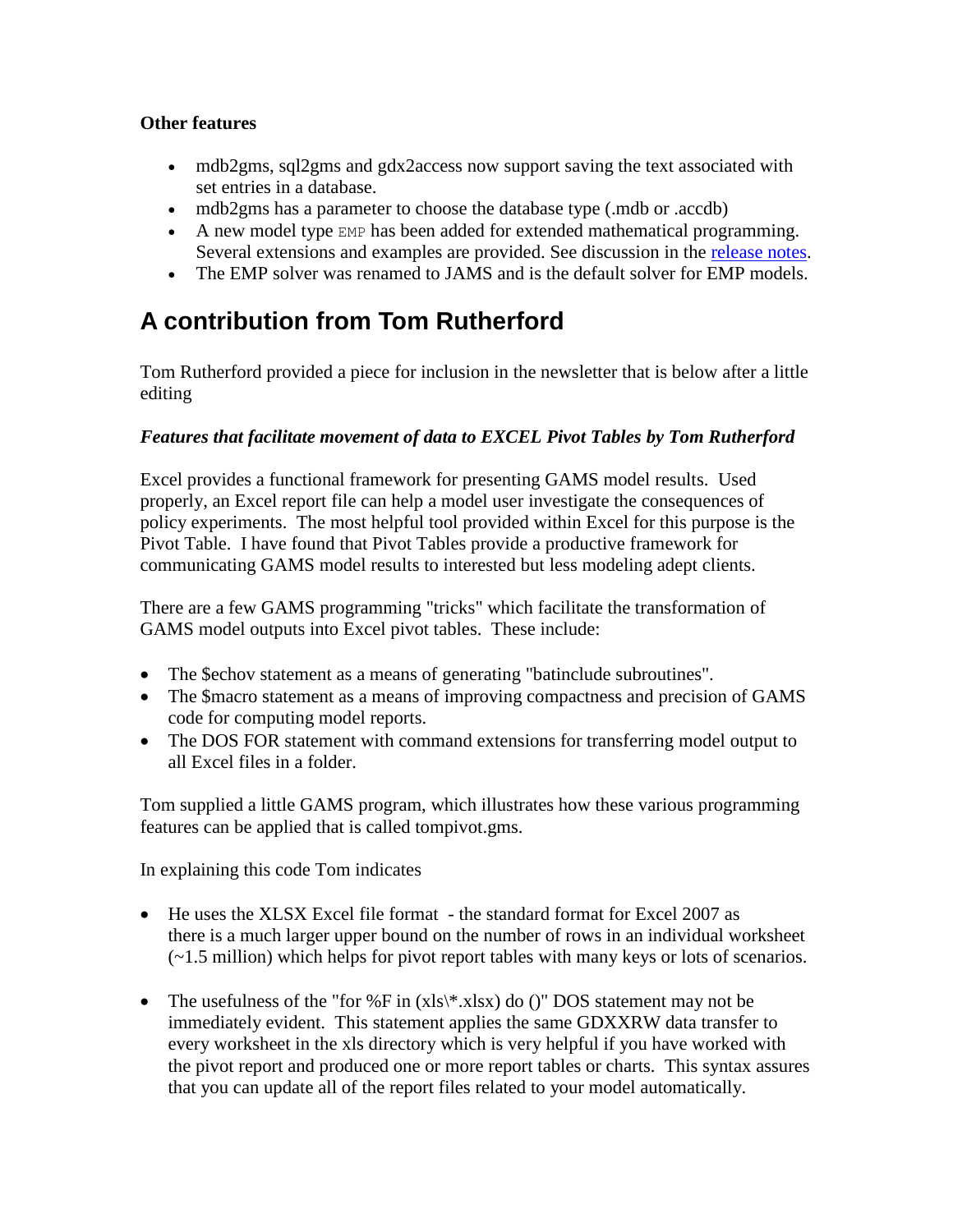An important advantage of this approach is that if you discover a glitch in your model and find that you need to rerun all the cases, then you won't need to lose your earlier edits. You can work with Excel and pivot any number of reports, save these in any number of files in the report directory and then having these reloaded each time you rerun your model.

He also points out some issues with GDXXRW use

- Advanced Excel users may be aware that you can set a Pivot Table switch requesting that a pivot table cache be automatically reloaded each time the workbook opens. Alas, if you set this option in Excel, GDXXRW crashes when trying to move data into the Workbook. Who knows, perhaps this can be fixed in future versions of GDXXRW?
- There is a major annoyance related to how GDXXRW transfers integer labels. In order to have the pivot table sort rows numerically, you need to convert the labels in column A of the PivotData worksheet to numeric format. Click on the column heading (A) while the yellow box is visible and while holding down the shift key. Then click "convert to number". This is a real pain. Perhaps someone can tell us how to do this automatically?

### **Courses offered**

I will be teaching

- [Advanced GAMS class](http://www.gams.com/mccarl/advanced.htm) Aug 10-13, 2010 (3 1/2 days) in the Colorado mountains at Frisco (near Breckenridge). The course covers such diverse topics as links to other programs like macros, spreadsheets, speeding up GAMS, scaling, debugging, improving output and advanced basis use along with many other topics. It also covers the techniques and principles used in a large US model FASOM.
- Further information and other courses are listed on [http://www.gams.com/courses.htm.](http://www.gams.com/courses.htm)

### **Unsubscribe to future issues of this newsletter**

To remove your name, please send an email to [mccarl-news-request@gams.com](mailto:mccarl-news-request@gams.com) containing unsubscribe on the subject line or unsubscribe through the web form [http://www.gams.com/maillist/newsletter.htm.](http://www.gams.com/maillist/newsletter.htm)

This newsletter is not a product of GAMS Corporation although it is distributed with their cooperation.

### **July 24, 2010**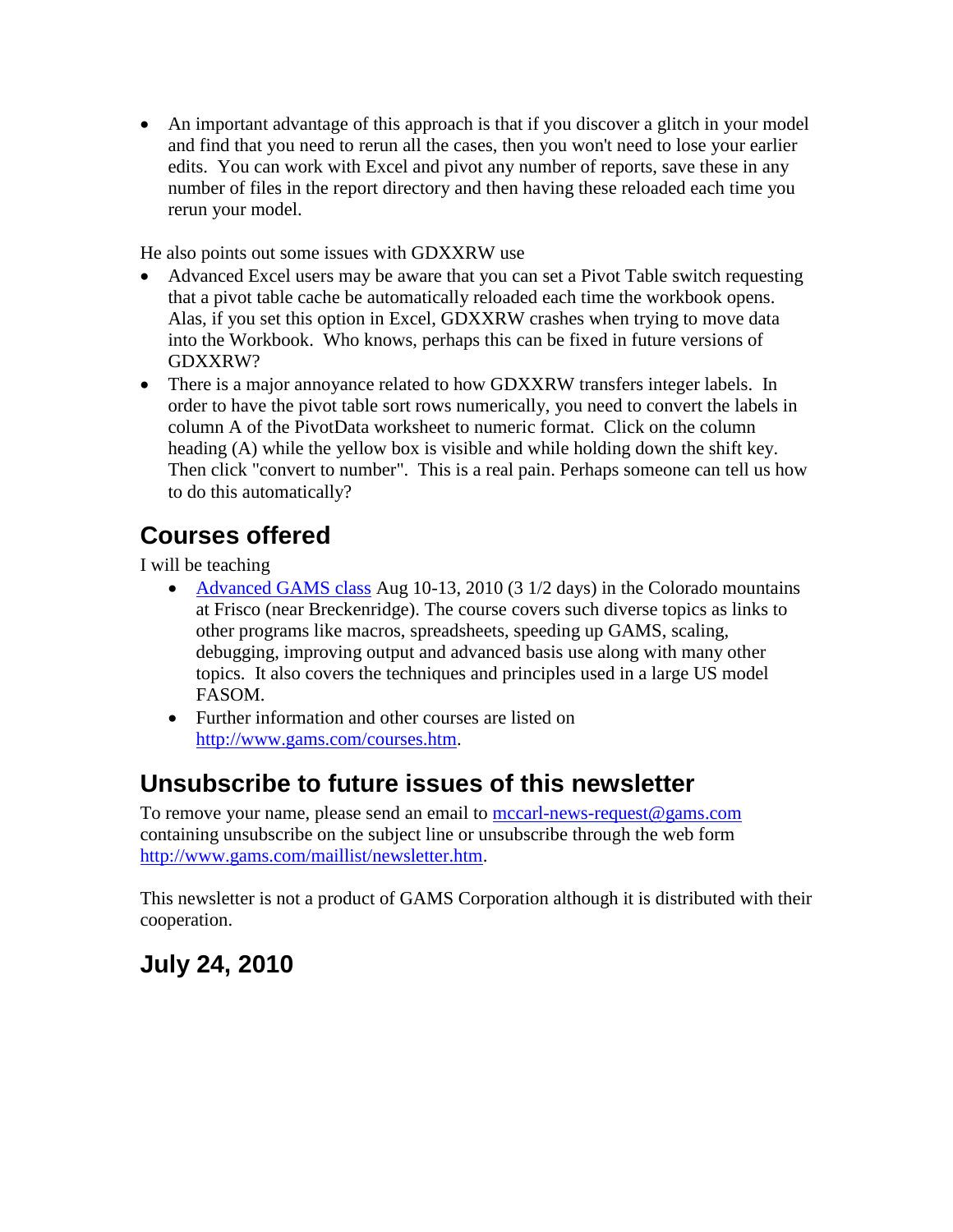```
$title Little GAMS Program from Tom Rutherford that Illustrates Report Generation 
with Excel
        Use the canonical transport model as illustration. We begin by using
        GAMSLIB to retrieve a copy in the current directory:
$call 'gamslib trnsport'
        Include the library model. This defines the model and
        provides an initial solve:
$include trnsport
        Create a parameter in which to store the reference solution.
        We use this solution as a reference point from which to
* evaluate changes induced by policy intervention:<br>parameter x0(i,j) Benchmark trade flows;
                x0(i,j) Benchmark trade flows;
x0(i,j) = x.l(i,j);Declare some scenarios to compute:
set scn /0,50,100,150,200,250,300/;
* Define a macro, which computes percentage changes:
$macro pct(x0,xscn) ((100*(xscn/x0-1))$(x0>0))
        Add the following if you want to label changes from
        a zero base:
                 (+inf)$(x0=0 and xscn>0) + (-inf)$(x0=0 and xscn<0))
        Declare a parameter in which to store model results.
        In a more complicated model there could be many such
        parameters.
parameter report Summary report;
        Generate a "reporting subroutine".
        The $echov syntax permits us to write %1 in the
* file without having it expanded.
        We save the subroutine in the scratch directory
        with an ".scr" suffix so that it is erased at the
        end of the GAMS job.
$onechov >%gams.scrdir%report.scr
report(\frac{1}{2}, "ivl", i, j) = x.l(i, j);report(\frac{81}{1}, \frac{18}{1}, i) = pct(x0(i, i), x.l(i, i));$offecho
        Loop over scenarios with computations and reporting.
        More complicated models might be better processed one
        by one with output saved to individual .gdx files.
option solprint=off; option limrow=0; option limcol=0;
loop(scn,
        Assign the scenario policy -- an upper bound on
        flows from Seattle to Chicago:
         X.UP("seattle","chicago") = scn.val;
        Solve transport using 1p minimizing z ;
        Use the report code as a subroutine:
$batinclude %gams.scrdir%report.scr scn
);
* Unload scenario results in a GDX file:
execute unload 'pivotdata.gdx', report;
```